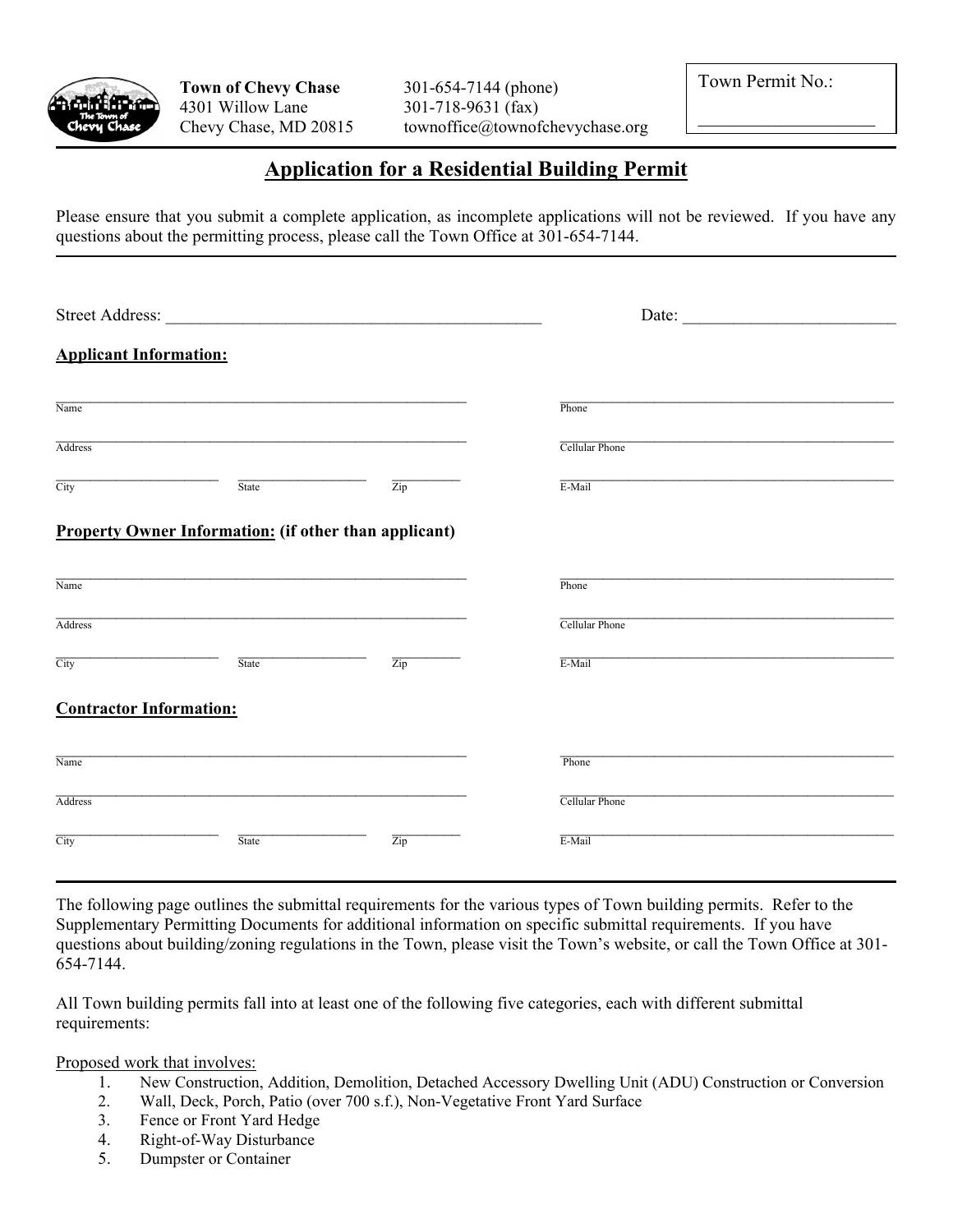### **Description of Proposed Work (Check all that apply):**

#### □ **New Construction, Addition, Demolition (including accessory buildings), ADU Conversion**

*If the proposed project involves new construction, demolition, or adds 500+ s.f. to any floor of a building, you must submit a Pre-PAC application and attend a Pre-PAC meeting prior to permit submittal.* 

- □ Full set of construction drawings/building plans
- □ Certified Gross Floor Area Calculation (see supplementary documents)
- □ Building Site Plan (2 copies; see supplementary documents)
- □ Construction Management Site Plan (2 copies; see supplementary documents)
- □ Tree Protection Plan including affidavit and supporting documents, if necessary (see supplementary documents)
- □ Application Fee and Performance Bond
- □ Building Permit Conditions (signed)
- □ If project adds 700+ square feet of impervious surface area, you must submit a Water Drainage Application, including supporting documents (available in Town Office or online)

*If the proposed project involves new construction, demolition, or adds 500+ s.f. to any floor of a building, the Town*  must hold a site-management meeting prior to permit issuance. The Town will not approve a building permit *application until a County Permit is issued.*

### □ **Wall, Deck, Porch, Patio (over 700 s.f.), Non-Vegetative Front Yard Surface, Driveway, Pool**

- □ Full set of construction drawings/building plans
- □ Building Site Plan (2 copies; see supplementary documents)
- □ Construction Management Site Plan (2 copies; see supplementary documents)
- □ Tree Protection Plan including affidavit and supporting documents, if necessary (see supplementary documents)
- □ Application Fee and Performance Bond
- □ Building Permit Conditions (signed)
- $\Box$  If project adds 700+ square feet of impervious surface area, you must submit a Water Drainage Application, including backup documents (available in Town Office or online)

*The Town will not approve a building permit application until a County Permit is issued.* 

#### □ **Fence or Front Yard Hedge**

- □ Application Fee
- □ House location survey or plat showing location of fence or hedge
- $\Box$  Description of fence, including height and materials
- □ Building Permit Conditions (signed)

*The Town will not approve a building permit application for a new fence until a County Permit is issued. Montgomery County does not issue permits for hedges or replacement fences.* 

#### □ **Right-of-Way Disturbance**

- □ Application Fee and Performance Bond
- □ Full set of construction drawings
- □ Tree Protection Plan including affidavit and supporting documents, if necessary (see supplementary documents)
- □ Building Permit Conditions (signed)
- □ Right-of-Way Usage License (except curb-cuts)

*No County Permit is required for Right-of-Way Disturbance* 

#### □ **Dumpster or Container**

- □ Application Fee and Performance Bond
- □ Plat/Survey showing proposed location of Dumpster/Container
- □ Tree Protection Plan including affidavit and supporting documents, if necessary (see supplementary documents)
- □ Building Permit Conditions (signed)

*No County Permit is required for a Dumpster/Container permit*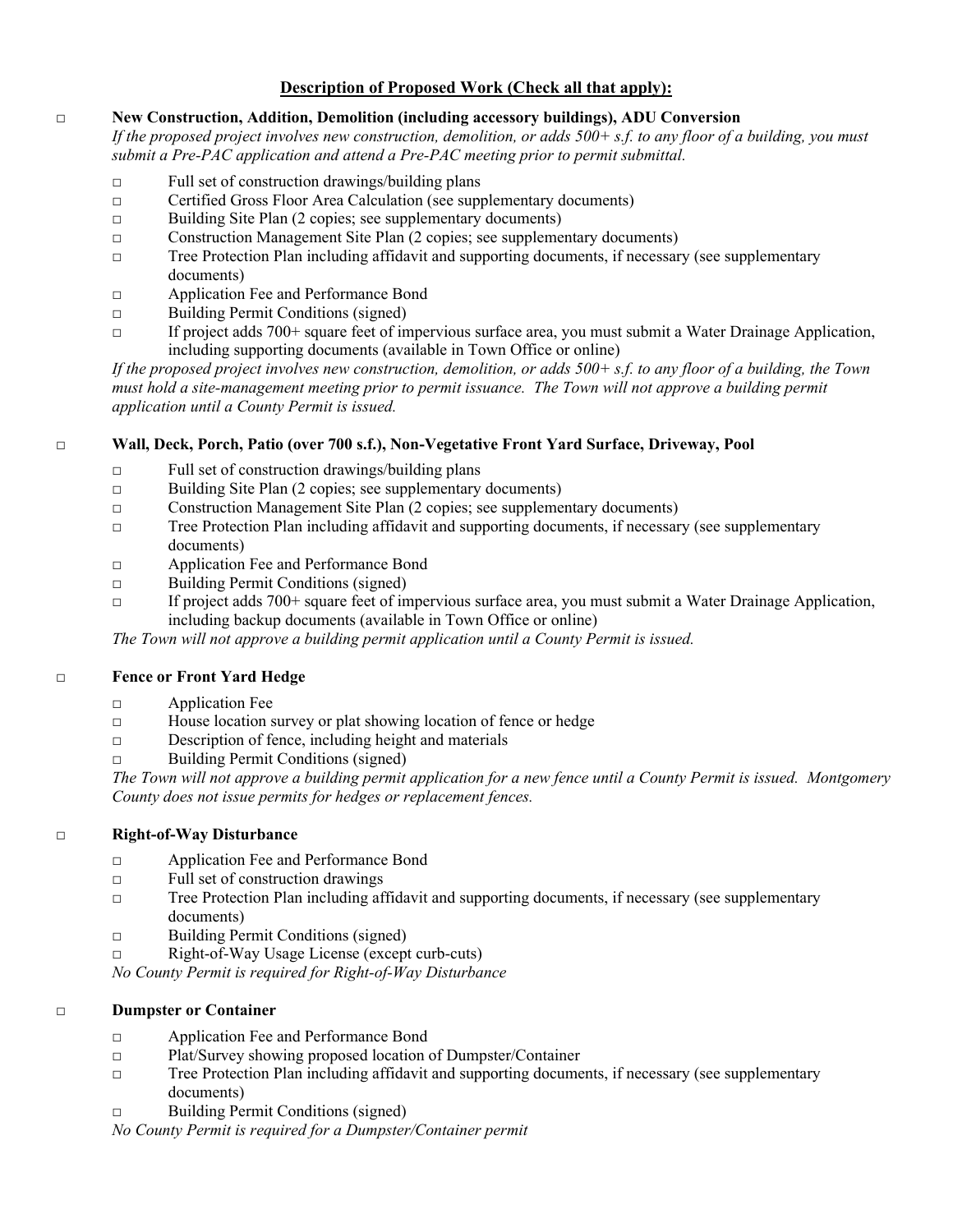### **Application Fee**

- □ \$3000 for new home construction
- □ \$1000 for addition with footprint increase (of any floor) greater than 750 s.f.
- □ \$500 for addition with footprint increase (of any floor) of 501-750 s.f.
- $\Box$  \$250 for addition with footprint increase (of any floor) of 201–500 s.f.
- □ \$150 for addition with footprint increase (of any floor) of 0–200 s.f.
- $\Box$  \$500 for main building demolition
- $\Box$  \$50 for accessory building demolition
- □ \$150 for constructing or altering an accessory building, deck, pool, or ADU
- □ \$100 for constructing or altering a porch, porch covering, step, stoop, terrace, bay window, oriel entrance, vestibule, balcony, cornice, eave, outside stairway, chimney, air conditioner, heat pump, generator, access ramp, or wheelchair ramp.
- □ \$100 for new fence, new wall, new front yard berm, new hedge, new guardrail, or new driveway
- □ \$50 for replacement fence, replacement wall, replacement hedge, replacement guardrail or replacement driveway
- $\Box$  \$25 for handrail in public right-of-way
- □ \$100 for right-of-way disturbance
- □ \$50 for dumpster/container

*If a building is demolished, the Town always collects a fee for a demolition permit. Otherwise, if more than one application fee is applicable, the Town charges only the highest fee amount.* 

#### **Performance Bond**

- □ \$2000 for house demolition or new construction
- □ \$500 for accessory bldg. demolition or construction
- $\Box$  \$1000 for addition with footprint increase > 500 s.f.
- $\Box$  \$500 for addition with footprint increase < 500 s.f.
- $\Box$  \$1000 for right-of-way disturbance including driveway aprons and curb entrances
- □ \$500 for dumpster/container, wall, deck, porch, steps, stoop, terrace, balcony, outside stairway, chimney, pool, or driveway.

*If more than one performance bond is applicable, the Town charges only the highest bond amount.* Performance bond paid by (Town will return to this party):

Name

Street

City, State, Zip

| Town Office use only:                           |  |
|-------------------------------------------------|--|
|                                                 |  |
| OK to release bond ck.# __________ date         |  |
| Do not release bond                             |  |
| $OK$ to release partial bond (Withholding $\$ ) |  |
|                                                 |  |
|                                                 |  |
|                                                 |  |
|                                                 |  |
|                                                 |  |
|                                                 |  |
|                                                 |  |

Estimated Start Date: Estimated Duration of Project:

I understand that a condition for the issuance of this permit is that the proposed construction will comply at all times with the plans and conditions as approved by all applicable government agencies. I hereby declare and affirm, under penalty of perjury, that all matters and facts set forth in the permit application are true and correct to the best of my knowledge, information, and belief.

Applicant's Signature Date Date Print Name Print Name Date Print Name Date

 $\mathcal{L}_\mathcal{L} = \mathcal{L}_\mathcal{L} = \mathcal{L}_\mathcal{L} = \mathcal{L}_\mathcal{L} = \mathcal{L}_\mathcal{L} = \mathcal{L}_\mathcal{L} = \mathcal{L}_\mathcal{L} = \mathcal{L}_\mathcal{L} = \mathcal{L}_\mathcal{L} = \mathcal{L}_\mathcal{L} = \mathcal{L}_\mathcal{L} = \mathcal{L}_\mathcal{L} = \mathcal{L}_\mathcal{L} = \mathcal{L}_\mathcal{L} = \mathcal{L}_\mathcal{L} = \mathcal{L}_\mathcal{L} = \mathcal{L}_\mathcal{L}$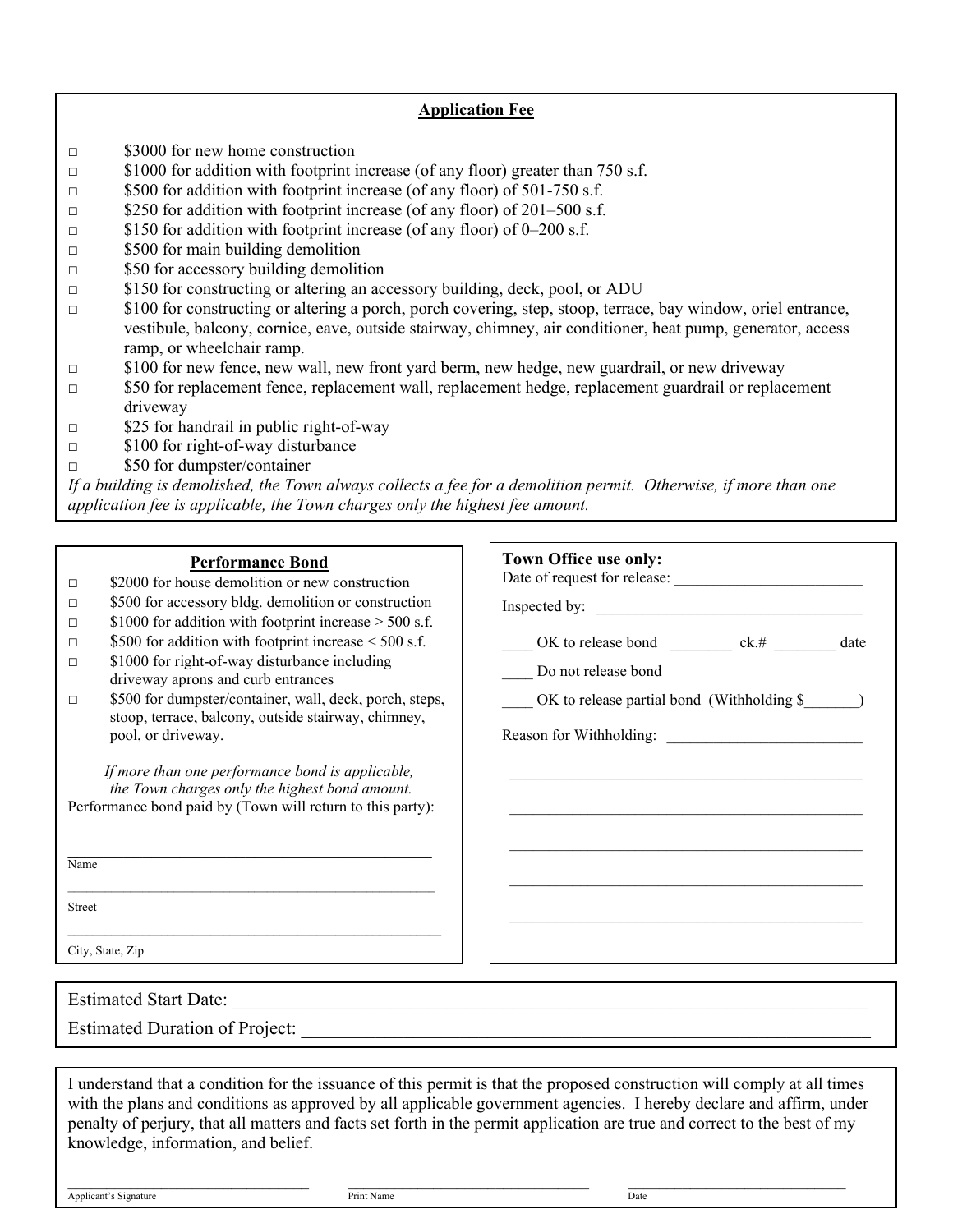## **Building Permit Conditions**

These permit conditions are intended to highlight important building-related rules and regulations. They do not represent a comprehensive list of building laws. For additional information, please refer to the appropriate Town and County building ordinances.

GENERAL

- 1. The building permit shall be posted on the job site in public view, along with a list of standard and special permit conditions in English and Spanish.
- 2. After a permit has been issued, it shall be unlawful for any person to modify or alter any plans without the prior written approval of the Town Manager.
- 3. Work under any Town permit shall begin within 6 months and must be completed within 12 months after the permit is issued, unless an extension is granted in writing by the Town Manager.
- 4. A permit may be revoked by the Town Manager if work has stopped for 30 days.
- 5. It shall be unlawful to continue work when a permit has been suspended or revoked or when a stop work order has been issued.
- 6. The Town may examine the work and the building as often as necessary and may order any change in the work necessary to comply with Town regulations.
- 7. The Town must be notified 48 hours in advance of required building inspections.
- 8. Construction noise levels must conform to Chapter 31B of the Montgomery County Code, entitled "Noise Control."
- 9. The Town's allowable hours of construction are 7 a.m. to 7 p.m. Monday through Friday and 9 a.m. to 7 p.m. on weekends and holidays.

### PRIVATE PROPERTY SITE MANAGEMENT

- 1. The building site shall be kept clear of all rubbish, including trash and construction-related debris.
- 2. The location and screening of all dumpsters and portable sanitation facilities shall be approved by the Town and noted on the site plan. No dumpsters or sanitation facilities shall be located on the public right-of-way.
- 3. Dumpsters may not be used as collection points for other construction sites or for discarding perishable waste. Perishable waste shall be disposed in separate containers.
- 4. Any required erosion and sediment control plan and/or tree protection plan must be maintained throughout the course of the permitted work.
- 5. Dust associated with demolition must be controlled by metered water spray. Dust associated with stone cutting must be controlled by a wet saw.
- 6. All LPG cylinders for portable heaters shall remain outdoors.
- 7. No commercial signs, except real estate signs, shall be posted on the site.

#### PUBLIC PROPERTY SITE MANAGEMENT

- 1. No person shall store or allow an accumulation of refuse, excavation or construction debris, or any construction materials on any public right-of-way including, but not limited to, streets, sidewalks, curbs, gutters and grassy areas. Accumulation of mud or dirt must be removed from the public right-of-way daily. Public sidewalks must be kept passable at all times unless otherwise approved by the Town.
- 2. Unattended construction pits and trenches in the public right-of-way shall be clearly marked and covered.
- 3. Any repair, alteration, modification to or closure of any street or sidewalk that prohibits the free passage of vehicles or pedestrians shall be clearly marked with barricades, safety barriers, or both and may not exceed ten (10) days unless specifically authorized, in writing, by the Town Manager.
- 4. No vehicles may be parked on Town sidewalks, driveway aprons or on any area between the curb and/or gutter and sidewalk.
- 5. Construction vehicles must park on the building site or on the side of the street directly in front of the building site, whenever possible.
- 6. No construction trailers or other equipment shall be parked or stored on Town streets or in the Town right-of-way between the hours of 10 p.m. and 6 a.m.
- 7. Public property site management shall be compliant with the Americans with Disabilities Act.

## **Affadavit**

I have read the above requirements and am aware that not following them could lead to a stop work order, fines or revocation of my Town Building Permit.

 $\mathcal{L}_\text{max} = \frac{1}{2} \sum_{i=1}^n \mathcal{L}_\text{max} = \frac{1}{2} \sum_{i=1}^n \mathcal{L}_\text{max} = \frac{1}{2} \sum_{i=1}^n \mathcal{L}_\text{max} = \frac{1}{2} \sum_{i=1}^n \mathcal{L}_\text{max} = \frac{1}{2} \sum_{i=1}^n \mathcal{L}_\text{max} = \frac{1}{2} \sum_{i=1}^n \mathcal{L}_\text{max} = \frac{1}{2} \sum_{i=1}^n \mathcal{L}_\text{max} = \frac{1}{2} \sum_{i=$